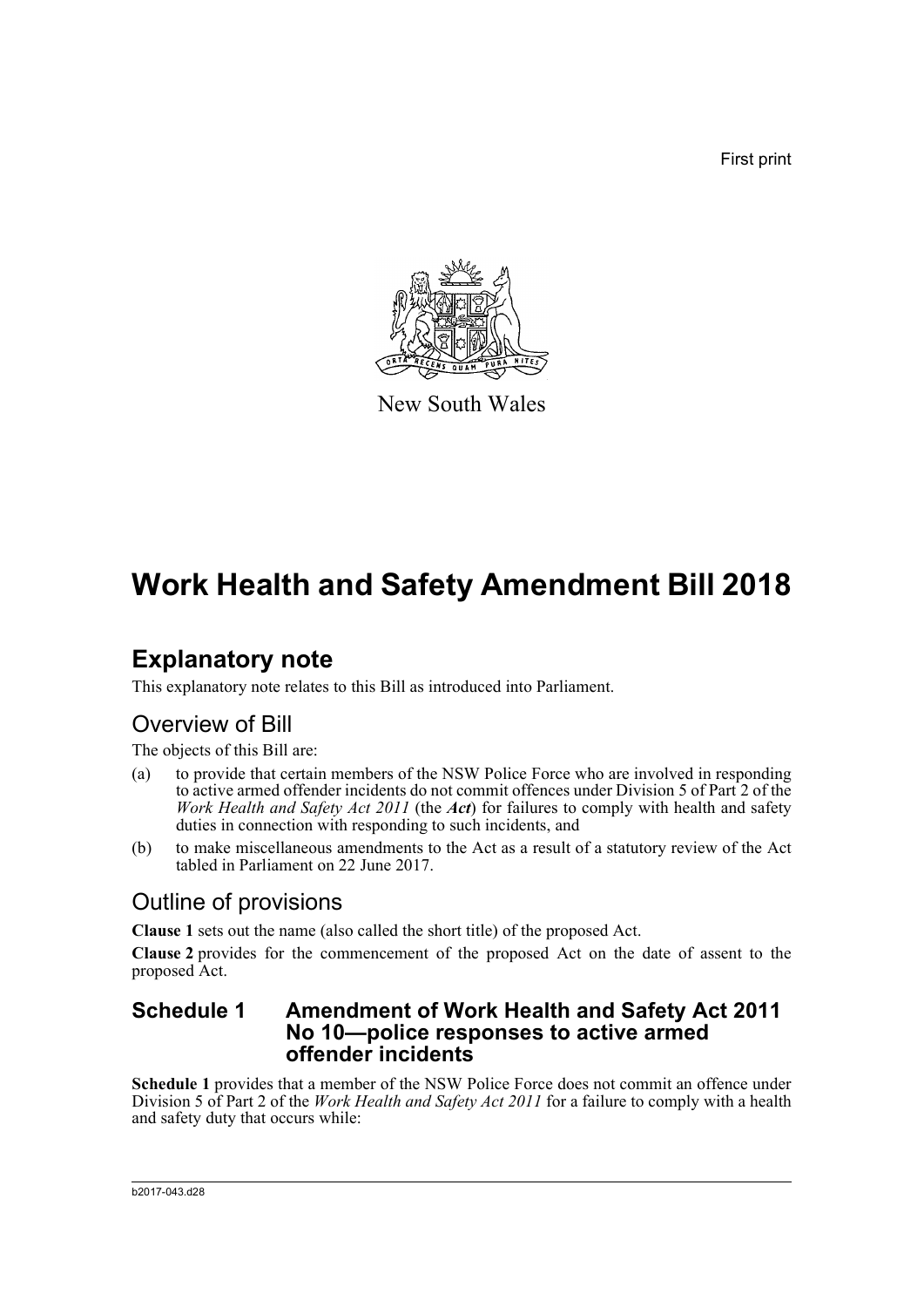- (a) the member is responding to a particular active armed offender incident, or
- (b) the member is in command of, or is otherwise authorising actions by or providing directions to, other members of the NSW Police Force who are responding to a particular active armed offender incident, or
- (c) the member is receiving information from, or providing information to, other members of the NSW Police Force for the purposes of assisting them in responding to a particular active armed offender incident, or
- (d) the member is participating with other members of the NSW Police Force in preparing or planning for responding to a particular active armed offender incident.

A member of the NSW Police Force will be regarded as responding to a particular active armed offender incident if:

- (a) a person armed with an offensive weapon or instrument (the *offender*) is attacking or has attacked, or is attempting to attack or has attempted to attack, another person (the *victim*), and
- (b) the member reasonably believes (or one or more other members of the NSW Police Force who are commanding, authorising actions by or directing the member reasonably believe) that the offender will do any of the following unless prevented from doing so:
	- (i) continue attacking, or attempting to attack, the victim,
	- (ii) attack, or attempt to attack, the victim again,
	- (iii) attack, or attempt to attack, another person apart from the victim, and
- (c) the member is acting (whether or not in combination with, or at the command or direction of, other members of the NSW Police Force) to prevent the offender from doing so.

#### **Schedule 2 Amendment of Work Health and Safety Act 2011 No 10—statutory review**

Schedule 2 [3] extends the power of the regulator under the Act to require the provision of information, evidence and documents so that the power applies to persons and matters outside New South Wales. (See recommendation 1 of the review.)

**Schedule 2 [6]** removes facsimile transmission as a means by which an inspector may issue certain notices under the Act. **Schedule 2 [1]** removes facsimile transmission as an example of the means by which a person may give written notice of a notifiable incident to the regulator. (See recommendation 2 of the review.)

**Schedule 2 [4]** corrects a cross-reference. (See recommendation 3 of the review.)

**Schedule 2 [5]** permits an inspector to record questions asked, and answers given, orally under Part 9 (Securing compliance) of the Act. **Schedule 2 [2]** extends this power to permit the recording of evidence given orally following the regulator's issue of a notice requiring the evidence to be so given. (See recommendation 4 of the review.)

**Schedule 2** [7] makes it clear that the Act's provisions with respect to prosecutions do not affect the Attorney General's ability to prosecute offences against the Act. (See recommendation 5 of the review.)

**Schedule 2 [8]** enables the regulator, or a designated member of the regulator's staff, to certify in writing certain matters and provides that, in proceedings under the Act, such a certificate is prima facie evidence of those matters. (See recommendation 7 of the review.)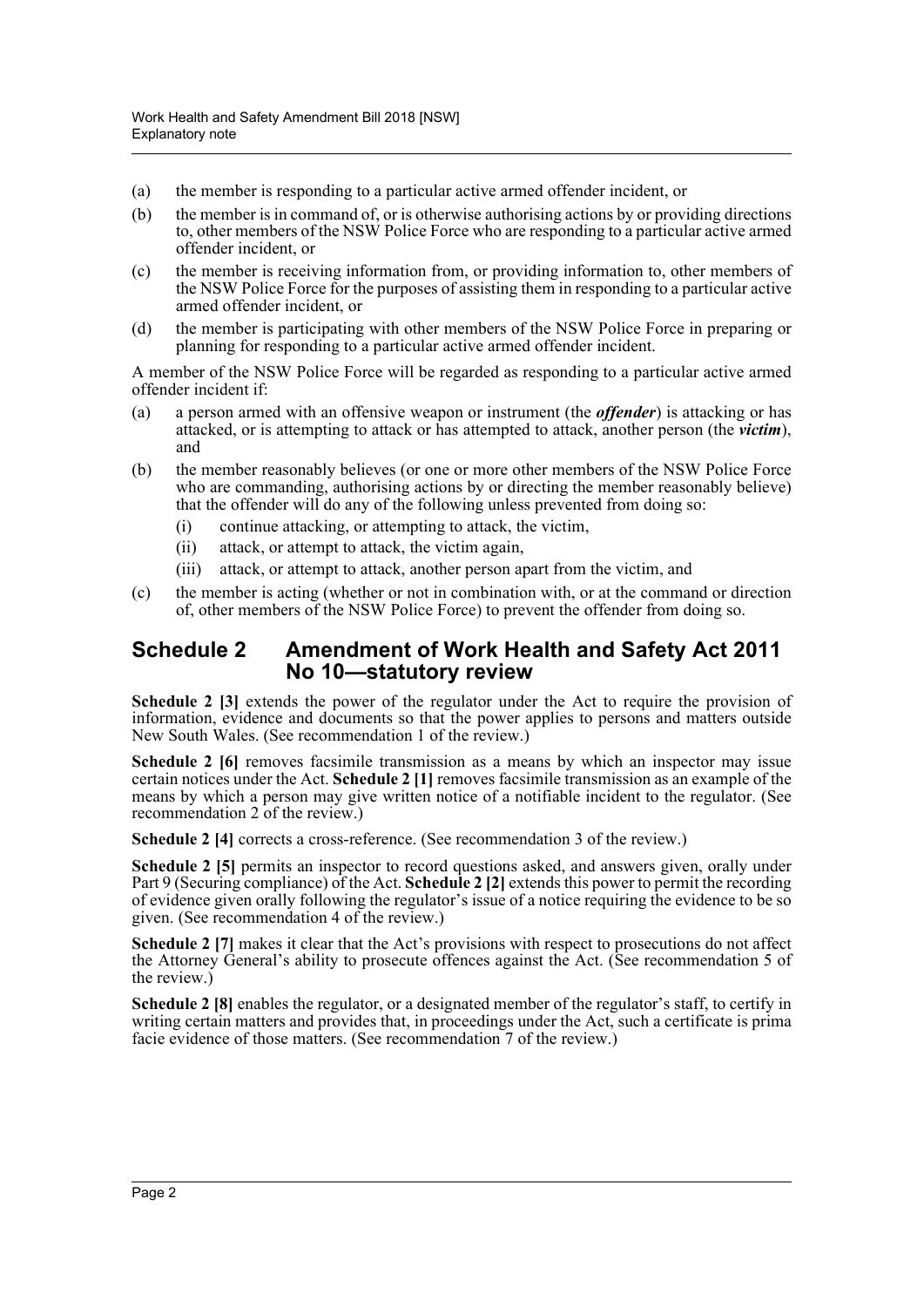First print



New South Wales

# **Work Health and Safety Amendment Bill 2018**

## **Contents**

|                   |                                                                                                           | Page          |
|-------------------|-----------------------------------------------------------------------------------------------------------|---------------|
|                   | Name of Act                                                                                               | 2             |
|                   | Commencement                                                                                              | $\mathcal{P}$ |
| <b>Schedule 1</b> | Amendment of Work Health and Safety Act 2011 No 10-police<br>responses to active armed offender incidents |               |
| <b>Schedule 2</b> | Amendment of Work Health and Safety Act 2011 No 10—statutory<br>review                                    |               |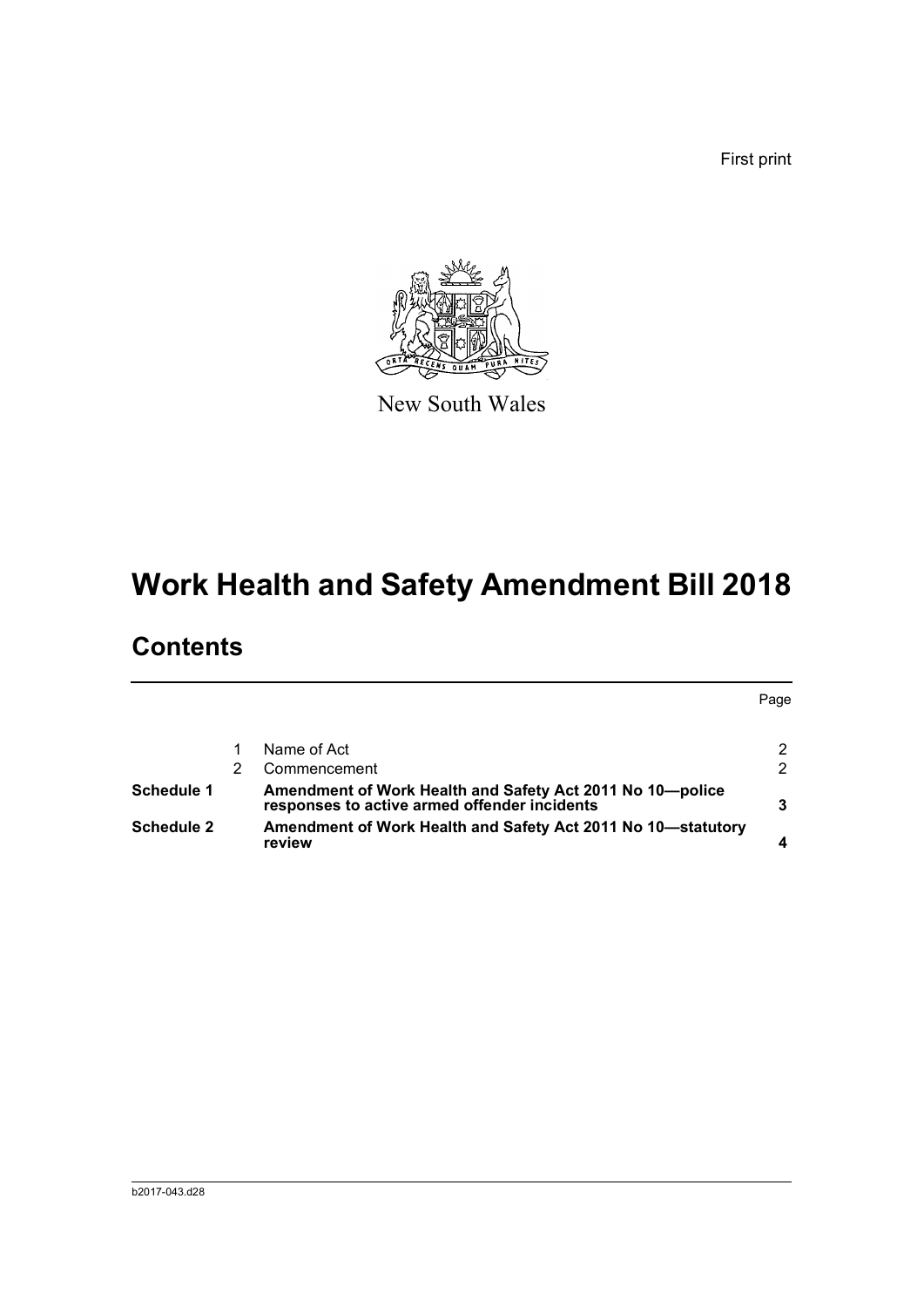

New South Wales

## **Work Health and Safety Amendment Bill 2018**

No , 2018

#### **A Bill for**

An Act to amend the *Work Health and Safety Act 2011* to provide for police responses to active armed offender incidents and to make miscellaneous amendments to that Act as a result of a statutory review of that Act.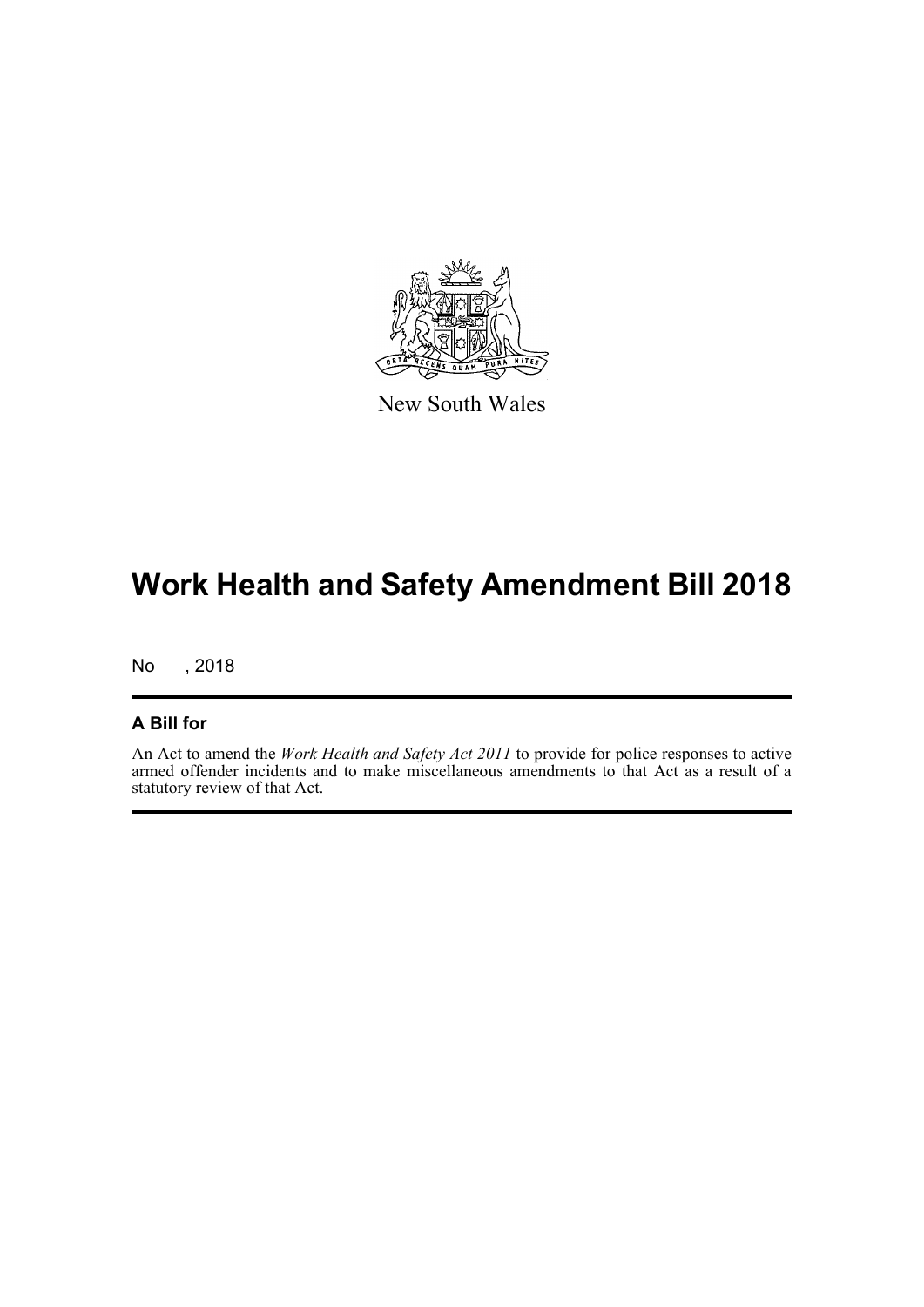### <span id="page-4-0"></span>**The Legislature of New South Wales enacts:**

<span id="page-4-1"></span>

| -1           | Name of Act                                                        |   |
|--------------|--------------------------------------------------------------------|---|
|              | This Act is the <i>Work Health and Safety Amendment Act 2018</i> . |   |
| $\mathbf{2}$ | <b>Commencement</b>                                                | 4 |
|              | This Act commences on the date of assent to this Act.              |   |

1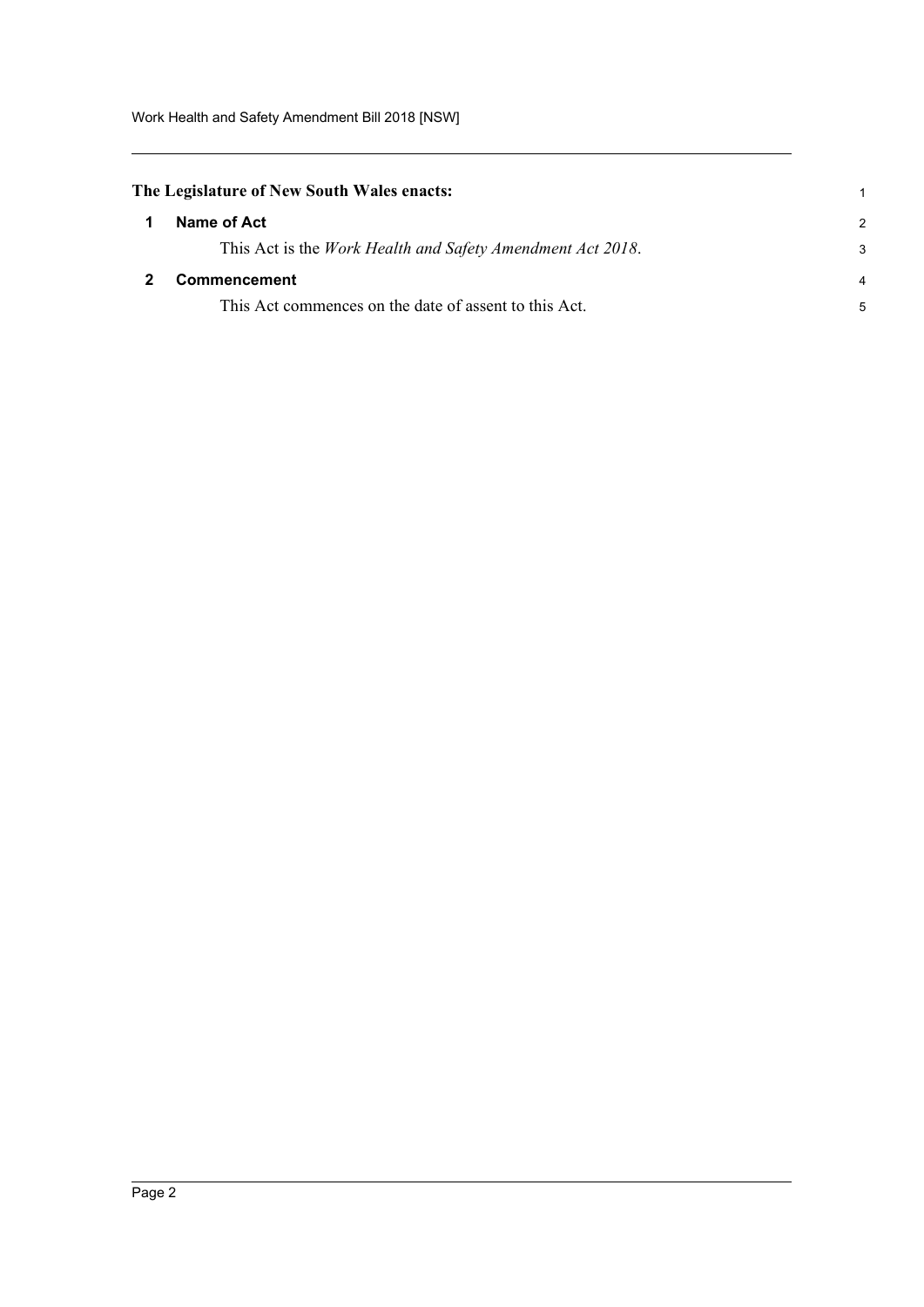### <span id="page-5-0"></span>**Schedule 1 Amendment of Work Health and Safety Act 2011 No 10—police responses to active armed offender incidents**

#### **Section 34A**

Insert after section 34:

#### **34A Exception for police responding to particular active armed offender incidents**

- (1) A member of the NSW Police Force does not commit an offence under this Division for a failure to comply with a health and safety duty that occurs while:
	- (a) the member is responding to a particular active armed offender incident, or

1  $\overline{2}$ 3

4 5

- (b) the member is in command of, or is otherwise authorising actions by or providing directions to, other members of the NSW Police Force who are responding to a particular active armed offender incident, or
- (c) the member is receiving information from, or providing information to, other members of the NSW Police Force for the purposes of assisting them in responding to a particular active armed offender incident, or
- (d) the member is participating with other members of the NSW Police Force in preparing or planning for responding to a particular active armed offender incident.
- (2) A member of the NSW Police Force is *responding to a particular active armed offender incident* if:
	- (a) a person armed with an offensive weapon or instrument (the *offender*) is attacking or has attacked, or is attempting to attack or has attempted to attack, another person (the *victim*), and
	- (b) the member reasonably believes (or one or more other members of the NSW Police Force who are commanding, authorising actions by or directing the member reasonably believe) that the offender will do any of the following unless prevented from doing so:
		- (i) continue attacking, or attempting to attack, the victim,
		- (ii) attack, or attempt to attack, the victim again,
		- (iii) attack, or attempt to attack, another person apart from the victim, and
	- (c) the member is acting (whether or not in combination with, or at the command or direction of, other members of the NSW Police Force) to prevent the offender from doing so.
- (3) To avoid doubt, this section does not affect the duties of the State or the Crown under this Part in connection with responding to a particular active armed offender incident.
- (4) In this section: *offensive weapon or instrument* has the same meaning as in the *Crimes Act 1900*.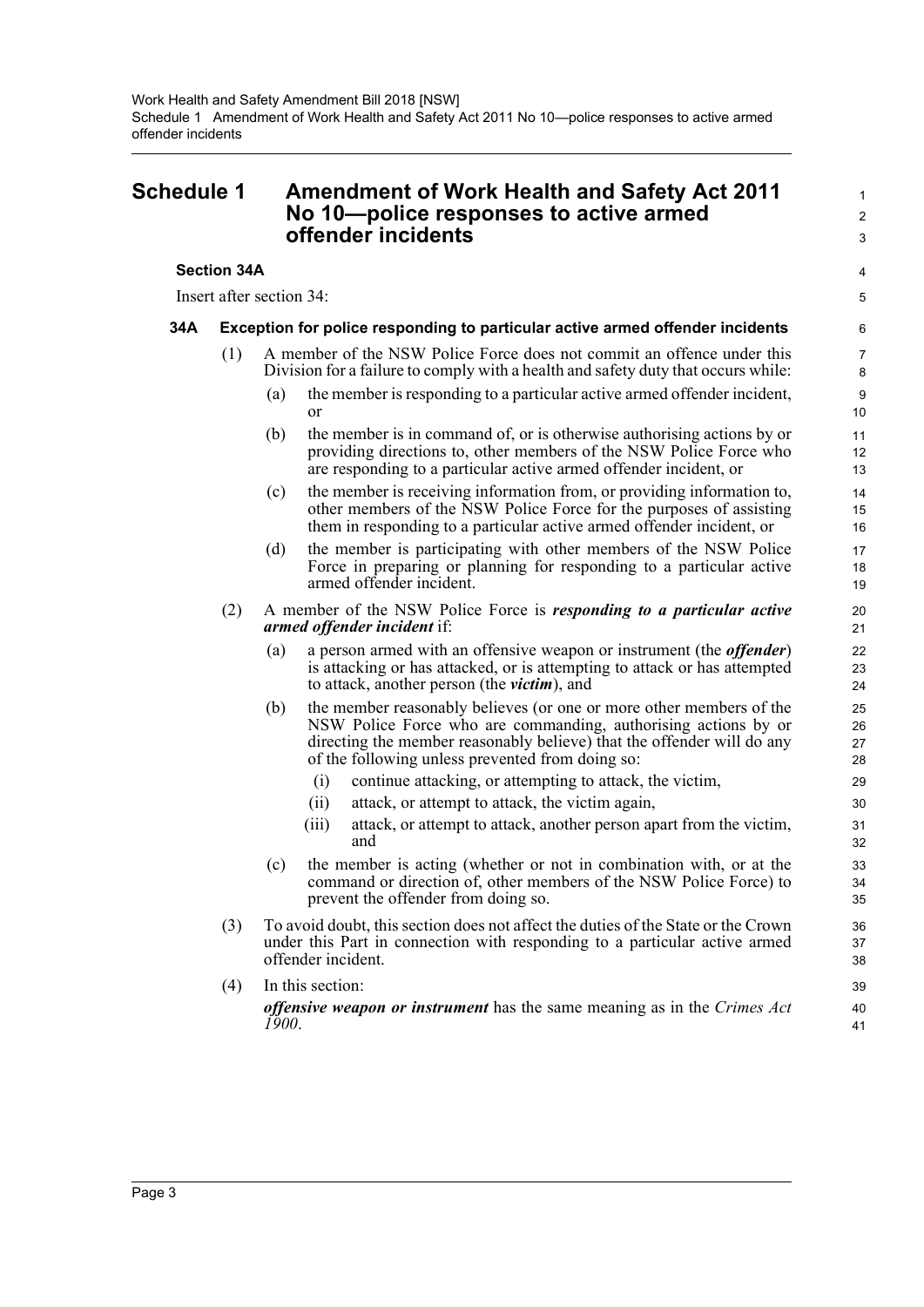<span id="page-6-0"></span>

| <b>Schedule 2</b> |                                                       |                                                       | <b>Amendment of Work Health and Safety Act 2011</b><br>No 10-statutory review                                                                                                                                                                                                                                                                                              |                            |  |
|-------------------|-------------------------------------------------------|-------------------------------------------------------|----------------------------------------------------------------------------------------------------------------------------------------------------------------------------------------------------------------------------------------------------------------------------------------------------------------------------------------------------------------------------|----------------------------|--|
| [1]               | Section 38 Duty to notify of notifiable incidents     |                                                       |                                                                                                                                                                                                                                                                                                                                                                            |                            |  |
|                   |                                                       | Omit "facsimile," from the example to section 38 (3). |                                                                                                                                                                                                                                                                                                                                                                            |                            |  |
| [2]               | Section 155 Powers of regulator to obtain information |                                                       |                                                                                                                                                                                                                                                                                                                                                                            |                            |  |
|                   |                                                       | Insert after section $155(7)$ :                       |                                                                                                                                                                                                                                                                                                                                                                            |                            |  |
|                   |                                                       | (8)                                                   | The regulator has the same power to record questions, answers and evidence<br>given orally under this section as an inspector has under section 185A in<br>respect of questions and answers to questions given under Part 9.                                                                                                                                               | 7<br>8<br>9                |  |
| [3]               |                                                       | <b>Section 155A</b>                                   |                                                                                                                                                                                                                                                                                                                                                                            | 10                         |  |
|                   |                                                       | Insert after section 155:                             |                                                                                                                                                                                                                                                                                                                                                                            |                            |  |
|                   | 155A                                                  |                                                       | <b>Extraterritorial application</b>                                                                                                                                                                                                                                                                                                                                        | 12                         |  |
|                   |                                                       | (1)                                                   | A notice under section 155 may be served on a person in respect of a matter<br>even though the person is outside the State or the matter occurs or is located<br>outside the State, so long as the matter relates to the administration of this Act<br>(including, but not limited to, investigation of, or enforcement action relating<br>to, offences against this Act). | 13<br>14<br>15<br>16<br>17 |  |
|                   |                                                       | (2)                                                   | To avoid doubt, section 155 (5) applies to a requirement in a notice that is<br>served in the manner referred to in subsection (1).                                                                                                                                                                                                                                        | 18<br>19                   |  |
| [4]               |                                                       |                                                       | <b>Section 166 Persons assisting inspectors</b>                                                                                                                                                                                                                                                                                                                            | 20                         |  |
|                   |                                                       |                                                       | Omit "section 165" from section 166 (1). Insert instead "section 163".                                                                                                                                                                                                                                                                                                     | 21                         |  |
| [5]               |                                                       | <b>Section 185A</b>                                   |                                                                                                                                                                                                                                                                                                                                                                            | 22                         |  |
|                   |                                                       | Insert after section 185:                             |                                                                                                                                                                                                                                                                                                                                                                            |                            |  |
|                   | 185A                                                  |                                                       | <b>Recording of evidence</b>                                                                                                                                                                                                                                                                                                                                               | 24                         |  |
|                   |                                                       | (1)                                                   | An inspector may cause any questions and answers to questions given under<br>this Part to be recorded if the inspector has informed the person who is to be<br>questioned that the recording is to be made.                                                                                                                                                                | 25<br>26<br>27             |  |
|                   |                                                       | (2)                                                   | A recording may be made using a sound recording device or an audio visual<br>device.                                                                                                                                                                                                                                                                                       | 28<br>29                   |  |
|                   |                                                       | (3)                                                   | A copy of any such recording must be provided by the inspector to the person<br>who is questioned as soon as practicable after it is made.                                                                                                                                                                                                                                 | 30<br>31                   |  |
|                   |                                                       | (4)                                                   | A recording may be made under this section despite the provisions of any other<br>law.                                                                                                                                                                                                                                                                                     | 32<br>33                   |  |
| [6]               |                                                       |                                                       | Section 209 Issue and giving of notice                                                                                                                                                                                                                                                                                                                                     | 34                         |  |
|                   | Omit "facsimile or" from section 209 (1) (a).         |                                                       |                                                                                                                                                                                                                                                                                                                                                                            | 35                         |  |
| $[7]$             |                                                       |                                                       | <b>Section 230 Prosecutions</b>                                                                                                                                                                                                                                                                                                                                            | 36                         |  |
|                   |                                                       | section $230(5)$ .                                    | Insert "the Attorney General or" before "the Director of Public Prosecutions" in                                                                                                                                                                                                                                                                                           | 37<br>38                   |  |